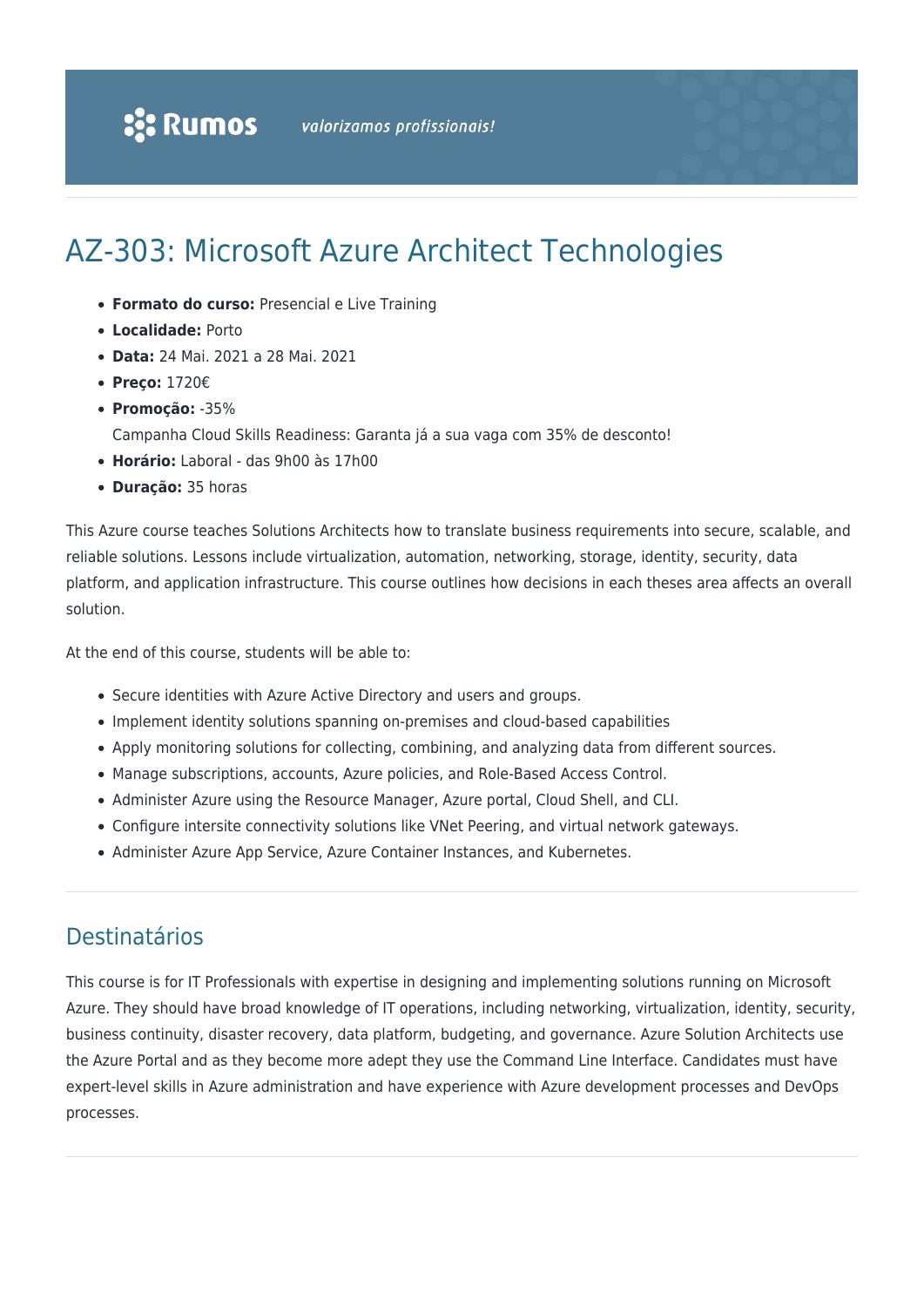# Pré-requisitos

Successful Azure Solution Architects start this role with experience on operating systems, virtualization, cloud infrastructure, storage structures, and networking.

- Understanding of on-premises virtualization technologies, including: VMs, virtual networking, and virtual hard disks.
- Understanding of network configuration, including TCP/IP, Domain Name System (DNS), virtual private networks (VPNs), firewalls, and encryption technologies.
- Understanding of Active Directory concepts, including domains, forests, domain controllers, replication, Kerberos protocol, and Lightweight Directory Access Protocol (LDAP).
- Understanding of resilience and disaster recovery, including backup and restore operations.

## Programa

#### **Implement VMs for Windows and Linux**

- Select Virtual Machine Size
- Configure High Availability
- Implement Azure Dedicated Hosts
- Deploy and Configure Scale Sets
- Configure Azure Disk Encryption

#### **Automate Deployment and Configuration of Resources**

- Azure Resource Manager Templates
- Save a Template for a VM
- Evaluate Location of New Resources
- Configure a Virtual Hard Disk Template
- Deploy from a Template
- Create and Execute an Automation Runbook

#### **Implement Virtual Networking**

- Virtual Network Peering
- Implement VNet Peering

#### **Implement Load Balancing and Network Security**

- Implement Azure Load Balancer
- Implement an Application Gateway
- Understand Web Application Firewall
- Implement Azure Firewall
- Implement Azure Front Door
- Implementing Azure Traffice Manager
- Implement Network Security Groups and Application Security Grou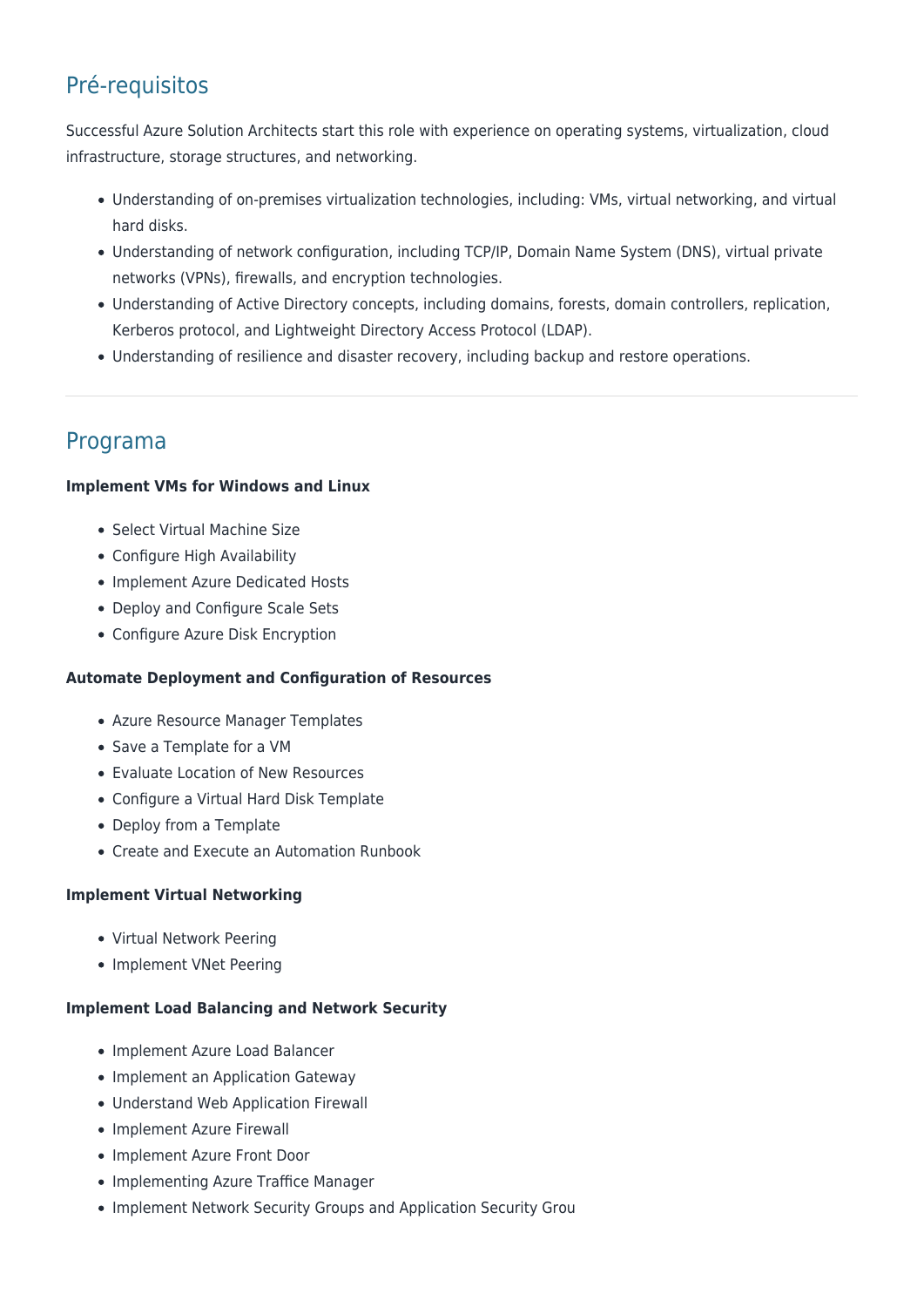• Implement Azure Bastion

#### **Implement Storage Accounts**

- Storage Accounts
- Blob Storage
- Storage Security
- Managing Storage
- Accessing Blobs and Queues using AAD
- Configure Azure Storage Firewalls and Virtual Networks

#### **Implement Azure Active Directory**

- Overview of Azure Active Directory
- Users and Groups
- Domains and Custom Domains
- Azure AD Identity Protection
- Implement Conditional Access
- Configure Fraud Alerts for MFA
- Implement Bypass Options
- Configure Trusted IPs
- Configure Guest Users in Azure AD
- Manage Multiple Directori

#### **Implement and Manage Azure Governance**

- Create Management Groups, Subscriptions, and Resource Groups
- Overview of Role-Based Access Control (RBAC)
- Role-Based Access Control (RBAC) Roles
- Azure AD Access Reviews
- Implement and Configure an Azure Policy
- Azure Blueprints

#### **Implement and Manage Hybrid Identities**

- Install and Configure Azure AD Connect
- Configure Password Sync and Password Writeback
- Configure Azure AD Connect Health

#### **Manage Workloads in Azure**

- Migrate Workloads using Azure Migrate
- VMware Agentless Migration
- VMware Agent-Based Migration
- Implement Azure Backup
- Azure to Azure Site Recovery
- Implement Azure Update Management